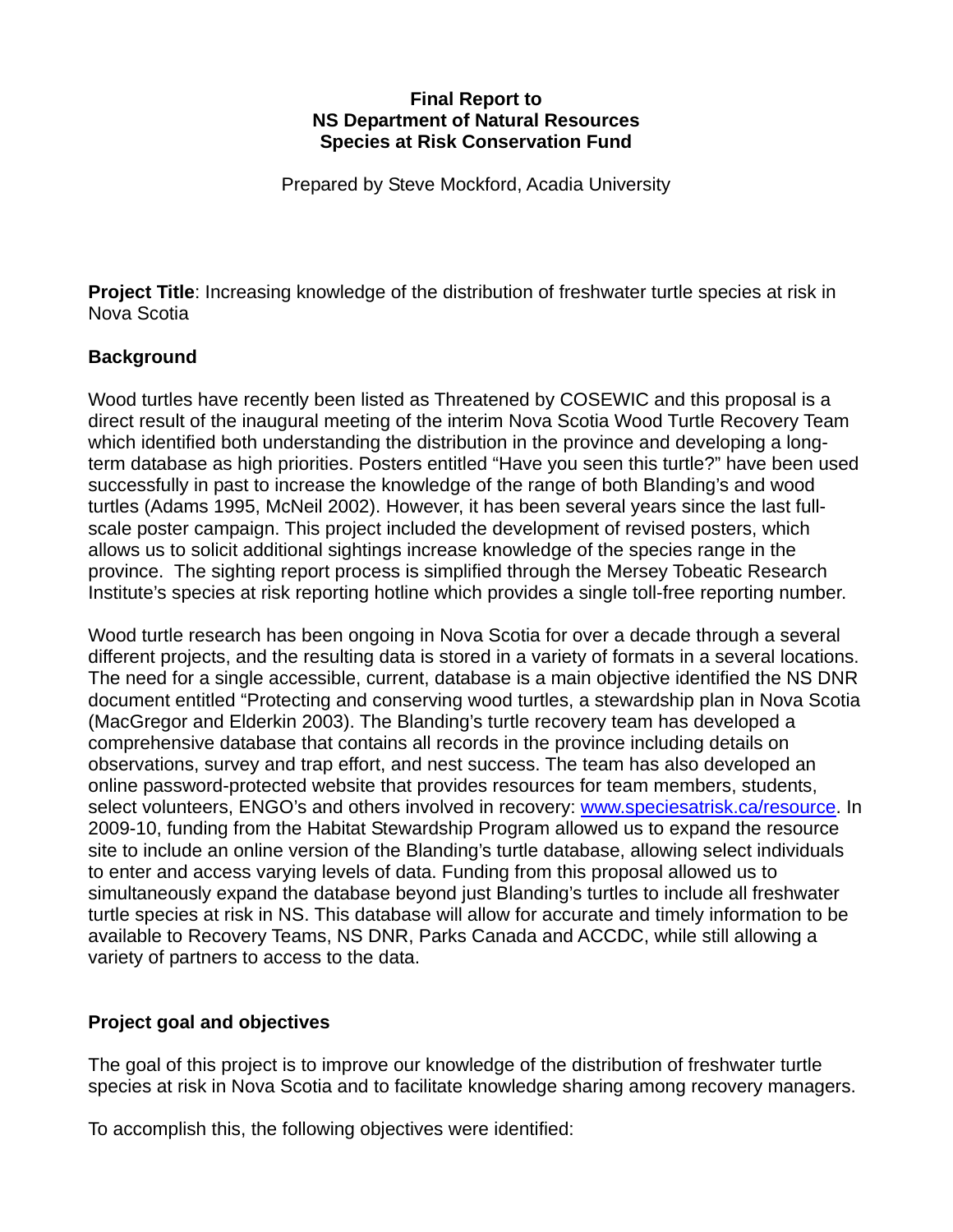- 1. Enter all historical and current wood turtle and snapping turtle data into an online password-protected database that provides an up-to-date resource for all those involved in recovery.
- 2. Improve knowledge of the distribution of wood turtle and Blanding's turtles by developing posters that solicit public sightings.

### **Project achievements and results**

#### Database development and data entry

The online database was expanded and modified to include all species of freshwater turtles in Nova Scotia. This followed the format of the newly implemented data collection cards which are being used for Blanding's turtle, wood turtle and snapping turtle research. The new database is accessible to a variety through the password protected species at risk resource site. The new site features developed during this project include:

- Section for users to enter and view information on notched wood turtles
- Section for users to enter and view all wood turtle observations (notched or unnotched)
- Notch code list for wood turtles, which shows all codes that have been given out and allows users to reserve codes for particular projects
- Section for users to enter and view information on notched snapping turtles
- Locations of snapping turtles and painted turtles caught in traps as by-catch during Blanding's turtle research
- Customizable user access permissions so that site users can be granted access to data for each species individually
- Downloadable spreadsheet of effort, trapping and observation records to facilitate data sharing
- Expansion of the document library to include wood turtle and snapping turtle sections

Members of the Interim Wood Turtle Recovery team were updated on the database as it progressed, asked to provide feedback on its design, and were encouraged to provide historical data for the database.

Current data has been entered into the database, as well as historical data as that was provided. The database currently houses information on 25 individually notched snapping turtles, 500+ locations of snapping turtles, 110 individually notched wood turtles, and 1400+ locations of wood turtles.

### Poster development

Two versions of a wood turtle poster and one version of a Blanding's turtle poster were developed and printed (Figures 1-3). These posters contain photographs of the turtles, a brief description of the turtles, their habitats and how people can help, and also provides a toll-free number for people to report sightings. Initial poster distribution has begun and distribution will continue throughout the 2011 season.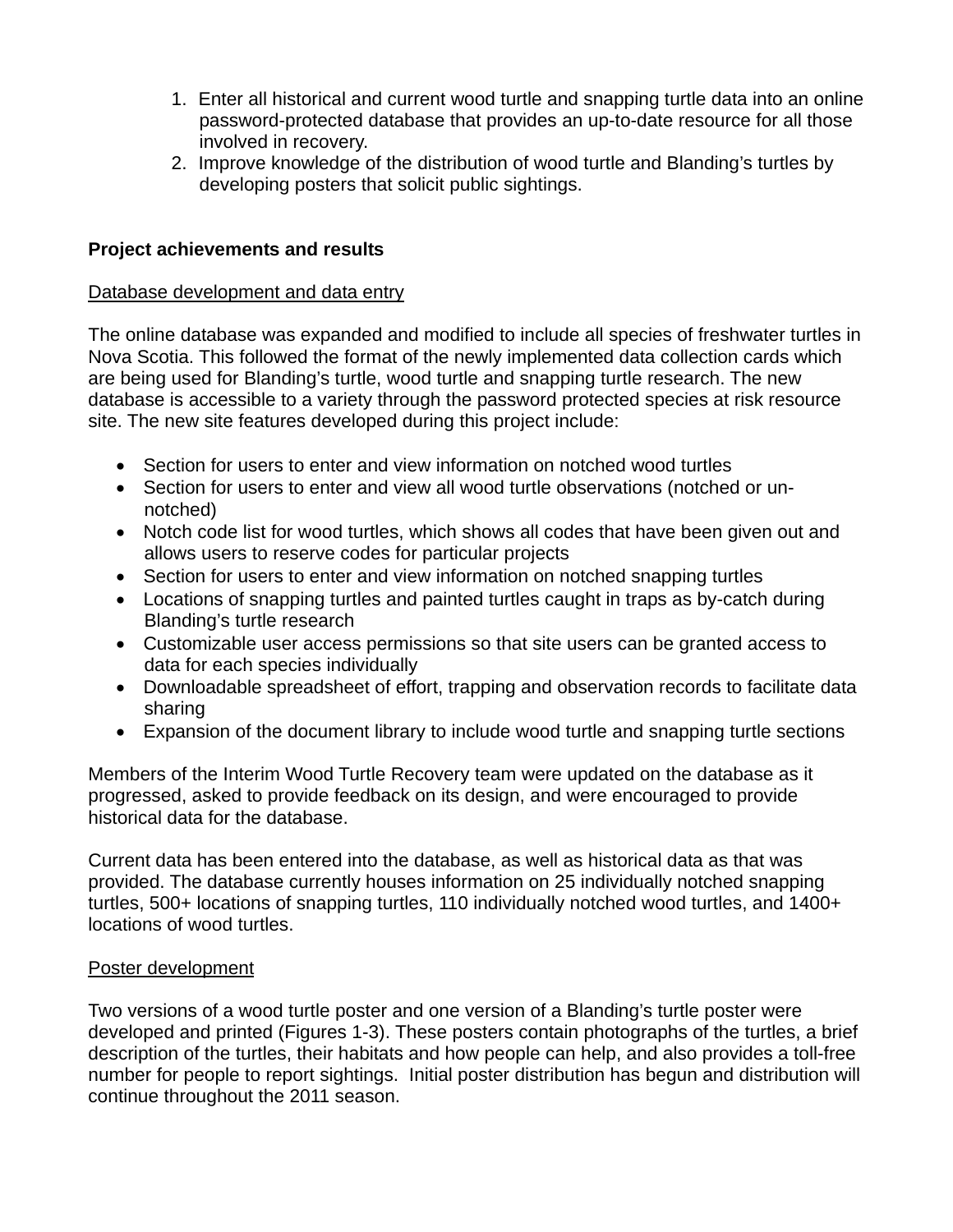

Figure 1. First version of the Wood turtle poster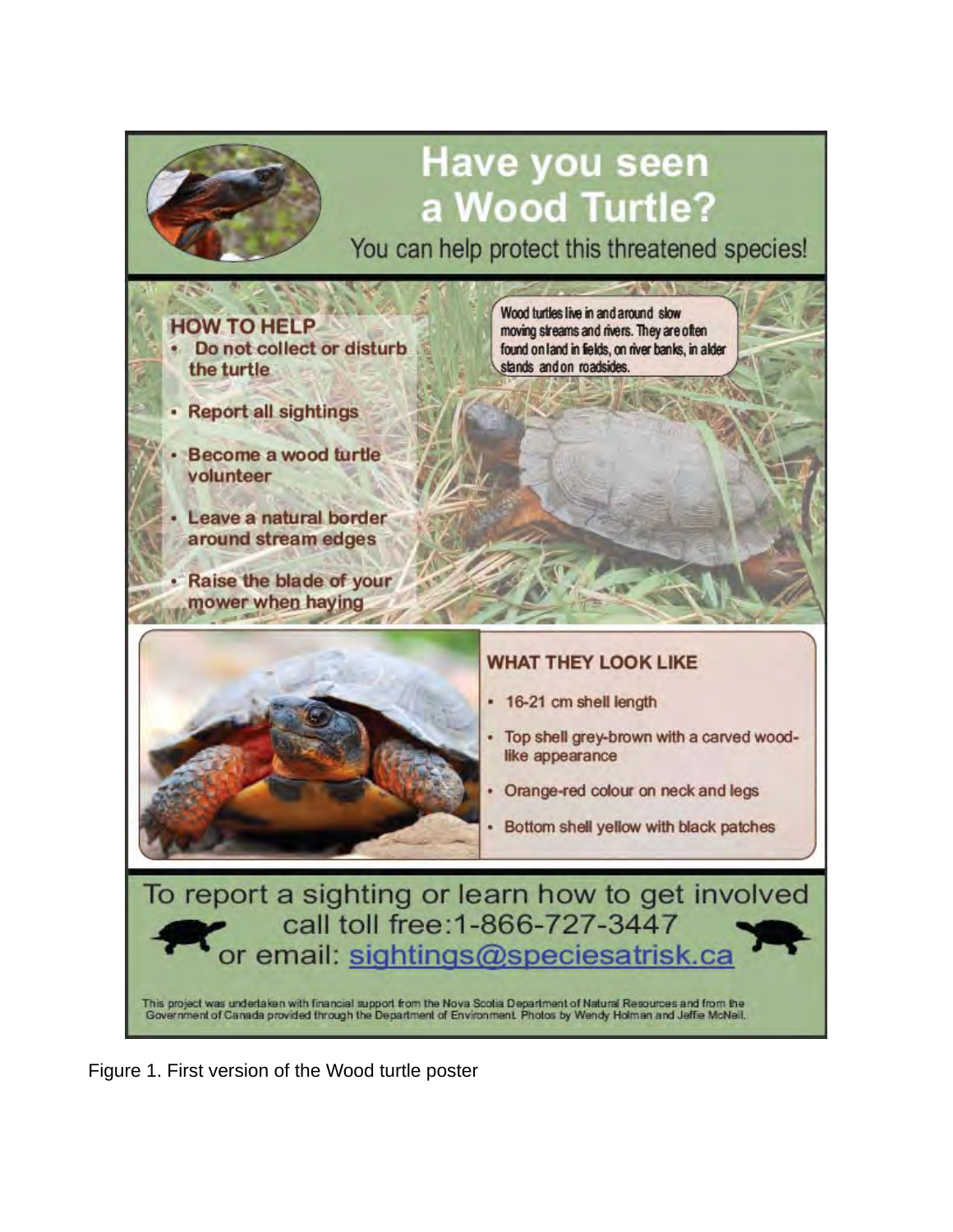

Figure 2. Second version of the Wood turtle poster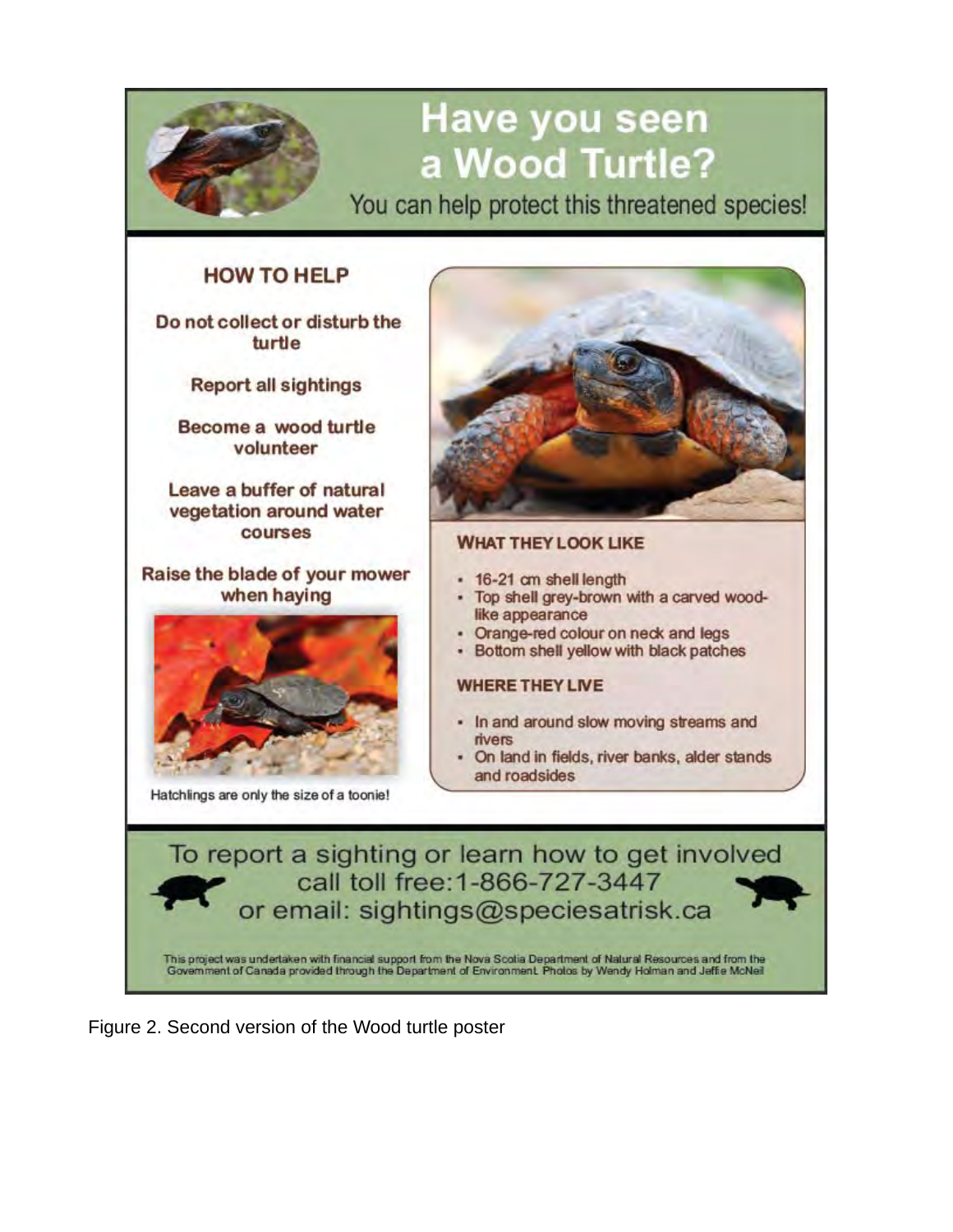

Figure 3. Blanding's turtle poster